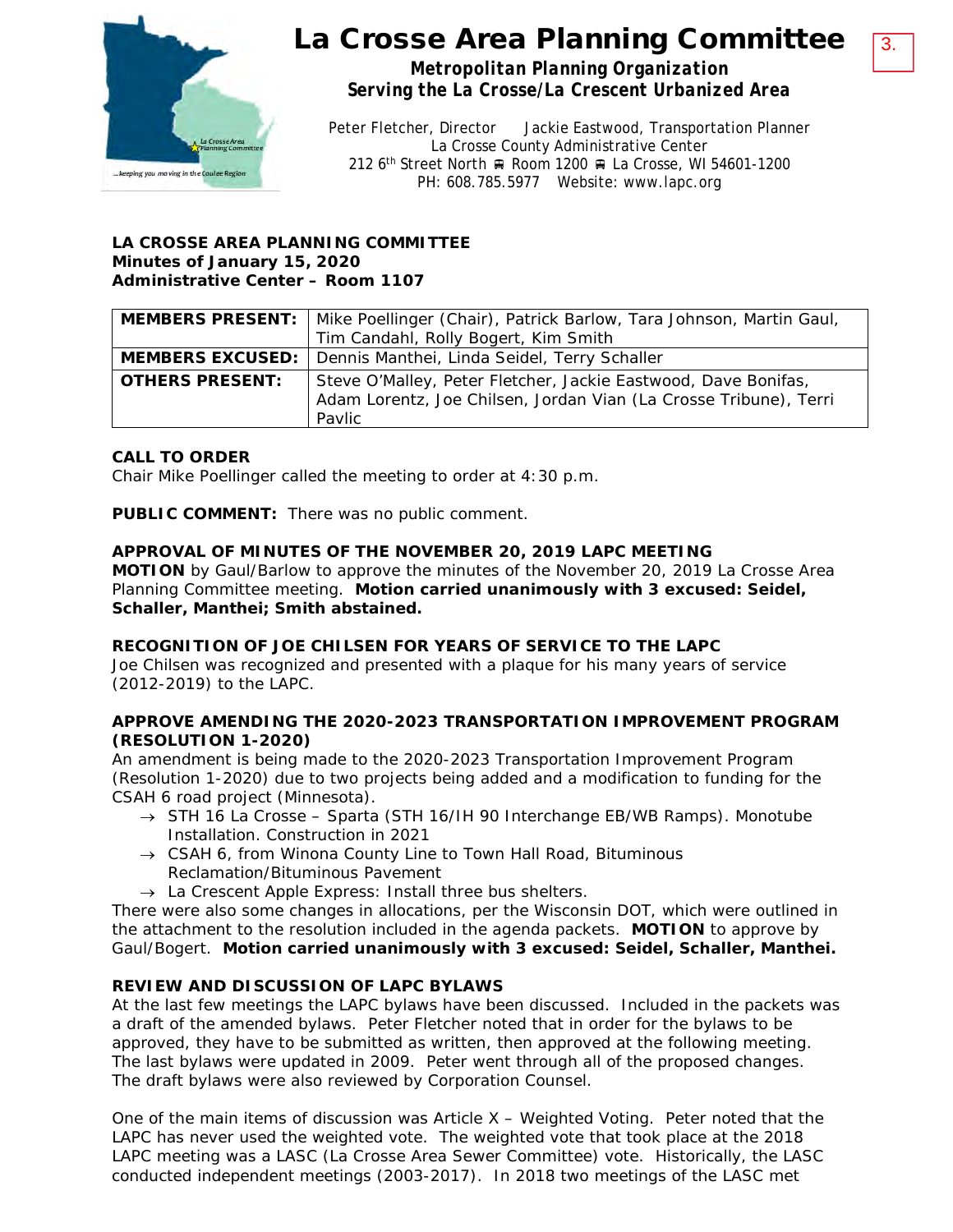

# La Crosse Area Planning Committee

*Metropolitan Planning Organization Serving the La Crosse/La Crescent Urbanized Area*

Peter Fletcher, Director Jackie Eastwood, Transportation Planner La Crosse County Administrative Center 212 6<sup>th</sup> Street North A Room 1200 A La Crosse, WI 54601-1200 PH: 608.785.5977 Website: www.lapc.org

under an agenda item of the LAPC. This has caused some confusion and it is recommended by staff and legal counsel that future LASC meetings be conducted separately as they were done in the past.

Legal Counsel researched and provided some insights and additional information regarding the weighted vote provision.

In 2017 a comprehensive study was conducted by the Federal Highway Administration on MPO Staffing and Organizational Structure. Nearly all MPO's nationwide were surveyed (276 responded to the survey):

- 13% (36 MPOs) have a weighted vote provision in their bylaws
- 5% of MPO's similar in size to the LAPC (4 MPOs) have a weighted vote provision in their bylaws
- Those that have the provision indicated that they rarely if ever have used it.
- Within the State of Wisconsin, the Eau Claire/Chippewa MPO eliminated the weighted vote provision in 2017

Other weighted voting options:

- Allowing larger communities more than one voting member (increasing the voting member size of the LAPC)
- Weighted vote not tied directly to population the largest city gets 6 votes, 2 or 1 vote for others based on size – aides in eliminating large discrepancies in weighted votes.

Provided weighted voting is included in the bylaws – options for calling for the weighted vote include:

- Keep the call for the weighted vote as is any member can call for the weighted vote on an item (a second to the request is not required).
- Require two members to call for the weighted vote in order for it to take place.

This item will be put on next month's LAPC agenda. No action taken at this time.

#### **STATUS OF METROPOLITAN TRANSPORTATION PLAN – INTERIM UPDATE**

Peter Fletcher and Jackie Eastwood have been working on an interim update to Coulee Vision 2040. The Metropolitan Transportation Plan is required to be updated every 5 years; the last one was adopted on September 16, 2015, so we have until September 16, 2020 to complete the updates. Peter Fletcher reviewed the Work Program Metropolitan Transportation Plan Schedule. This plan is considered an "interim" plan because we will not be conducting an update to the travel model nor will new census data be available. A full update is done (every 10 years) and will utilize 2020 Census data, DOA projections out to 2045, 2020 employment data, and 2020 aerial photography.

The interim plan update is incorporating new elements that have been required by federal law. Peter discussed the 8 chapters that will be included in the plan and stated draft chapters will be made available for review as they are completed (Spring and Summer).

#### **FIRE/EMS STUDY UPDATE**

Steve O'Malley noted that we are moving forward with the Fire/EMS Study. We have compiled a list of agencies who wish to be included in the study and sent them on to Rob